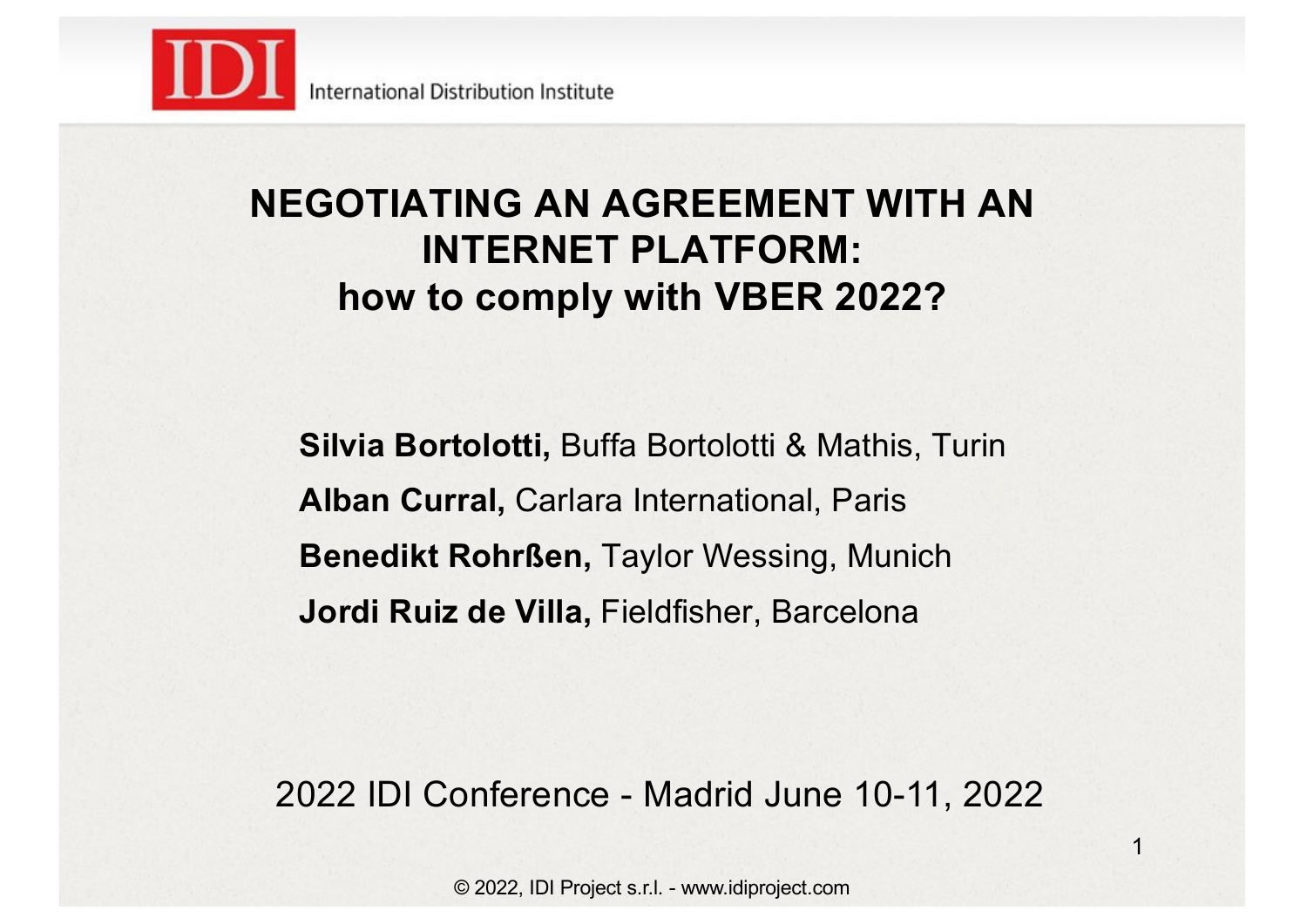

# **SUMMARY OF THE FACTS**

An Italian manufacturer of high-quality jewellery.

An Internet platform providing online intermediation services.

Appointment for the distribution of the products to consumers world-wide.

The platform takes care of

- delivery to consumers,
- cashing the price and transferring the amount to the producer, after having deduced its fee (commission?) for the service.

The platform is also distributing competing jewellery acting as reseller.

The producer wants its products to be offered for sale on the platform at the retail price advertised on its own website.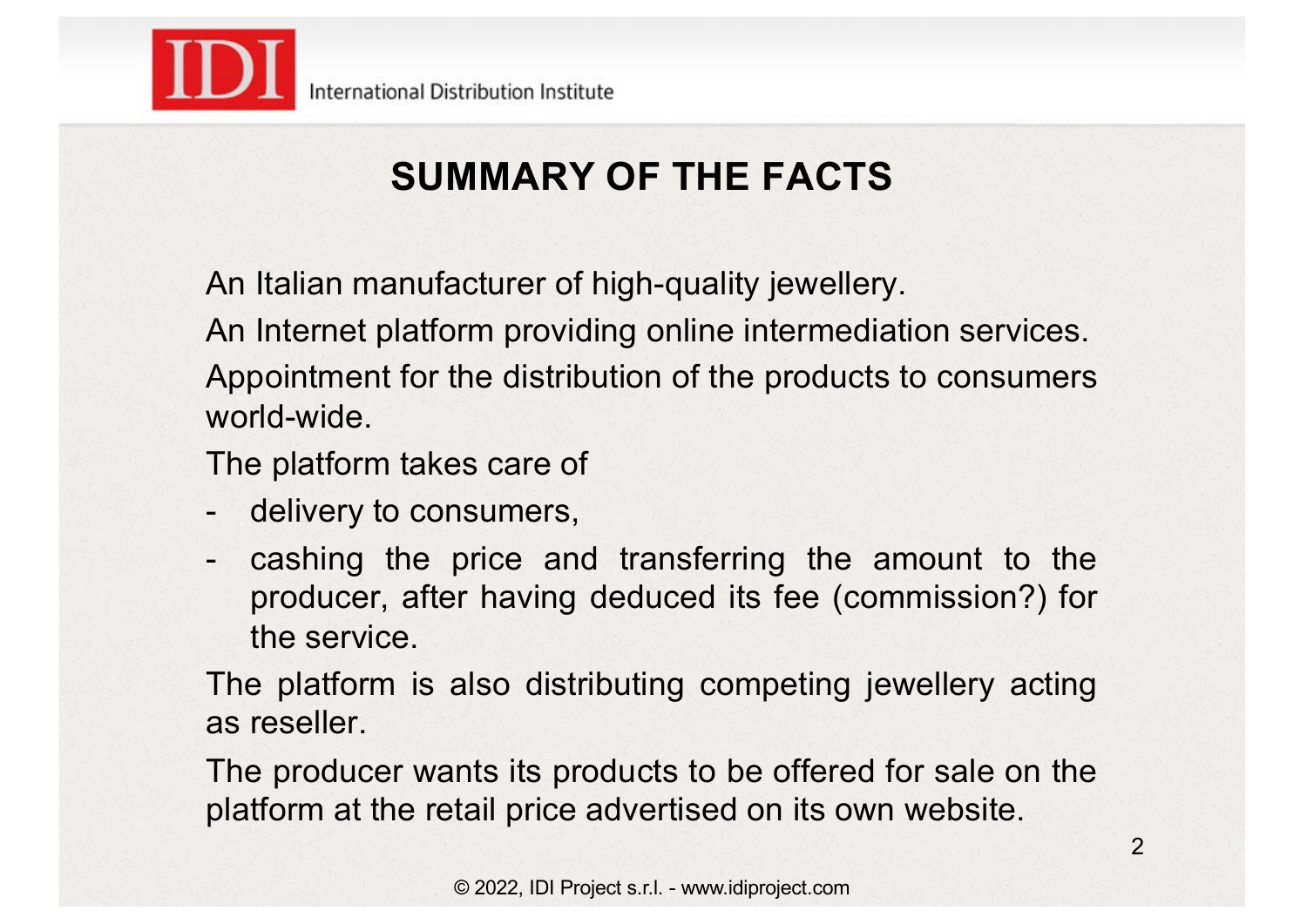

### **PROVIDER OF «ONLINE INTERMEDIATION SERVICES»**

### **Reg. 2022/720, Art. 1 (e):**

*'online intermediation services' = 'information society services'*

"*A service normally provided for remuneration, at a distance, by electronic means and at the individual request of a recipient of services"* (Directive (EU) 2015/1535, Art. 1 b)).

*(..) which allow undertakings to offer goods or services:*

- *(i) to other undertakings, with a view to facilitating the initiating of direct transactions between those undertakings, or*
- *(ii) to final consumers, with a view to facilitating the initiating of direct transactions between those undertakings and final consumers,*

*irrespective of whether and where the transactions are ultimately concluded*»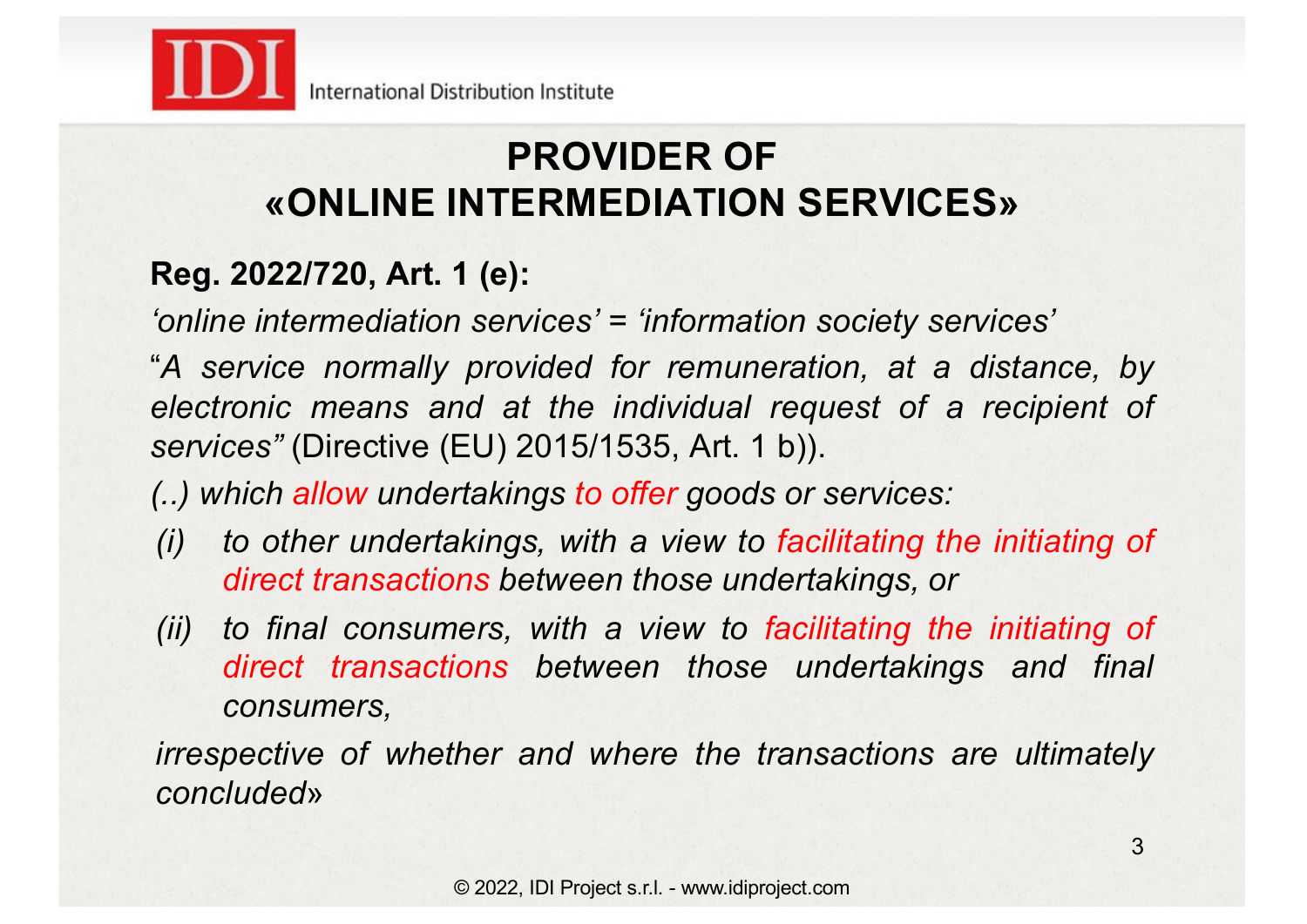

# **BROAD SCOPE OF APPLICATION**

### Allowing direct sales:

- E-commerce marketplaces
- App stores
- Delivery platforms

Providing advertising services (re-directing customers to other websites for sale/purchase, see VGL § 332):

- Price comparison tools
- Social media services

Other purposes:

- …………..

Franchisor's platform allowing its franchisee to sell

© 2022, IDI Project s.r.l. - www.idiproject.com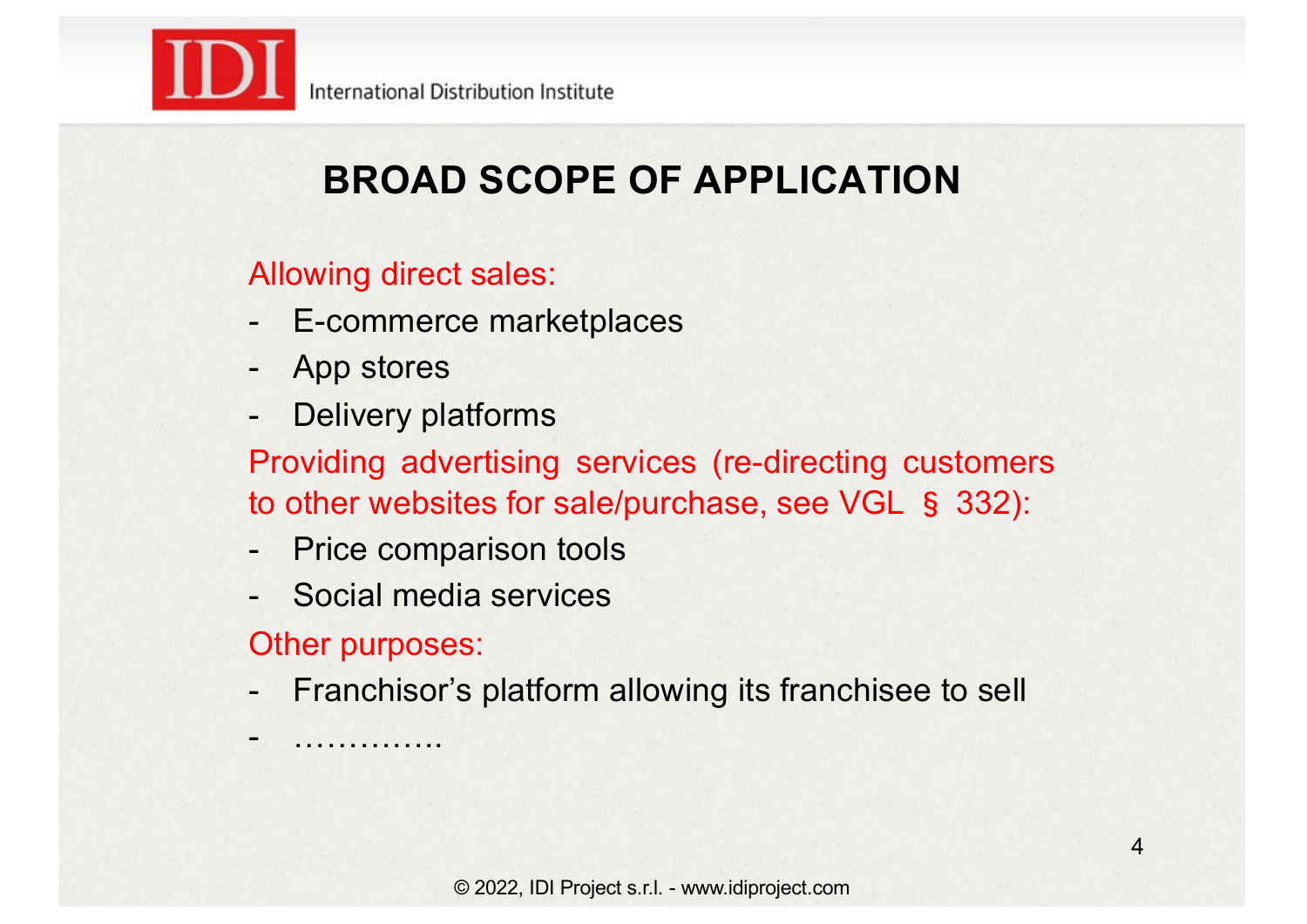

### **"VERTICAL AGREEMENTS" IN THE ONLINE PLATFORM ECONOMY**

### **Reg. 2022/720 (Whereas 10); VGL** §**60 ss.:** Both:

- the online intermediation services and
- the goods or services that are transacted via the online intermediation services

are considered as contract goods or services for the purpose of the Regulation

- 1) Supply of intermediation services: supplier buyer
- 2) Intermediated transaction:
- The service provider is not a «buyer» in respect to the goods and services offered on sale by the undertaking
- The service provider cannot impose hardcore restrictions to the transaction

Buying/reselling activity of the platform excluded by the scope of the provisions (see also VGL § 65)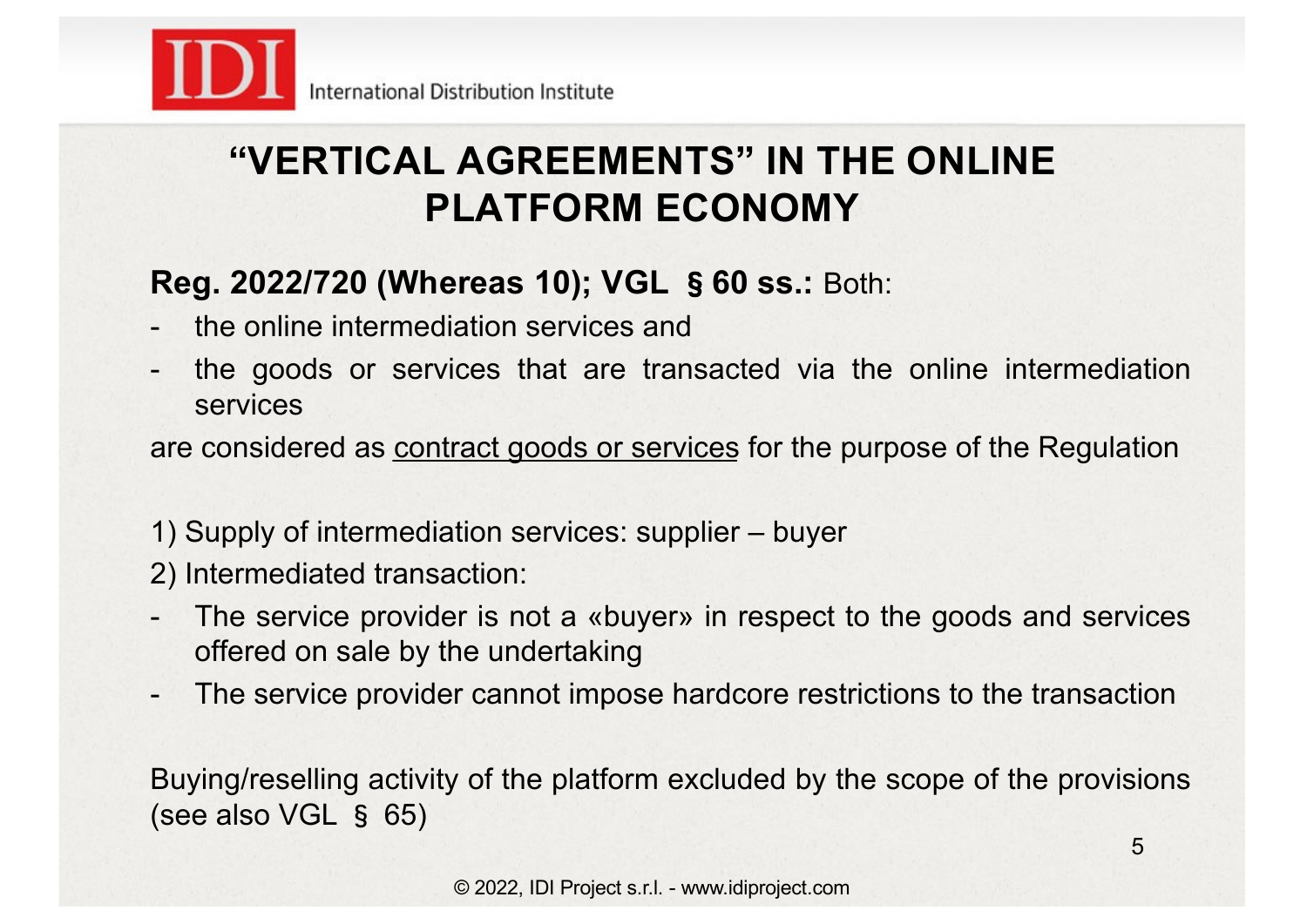

# **QUESTIONS TO BE ANSWERED:**

1) Is it possible for the manufacturer to impose to the platform the resale price of its products:

- if the platform acts as an intermediary (i.e. connection between seller and consumers on the platform, e.g. as commission agent)?
- if the platform acts as a buyer-reseller (i.e. purchasing the products from the manufacturer to resale them to consumers)?

2) What impact may have the fact that the platform is selling at the same time competing goods (hybrid function)?

3) If the VBER is not applicable, how can the expectations of the producer regarding minimum resale prices be satisfied?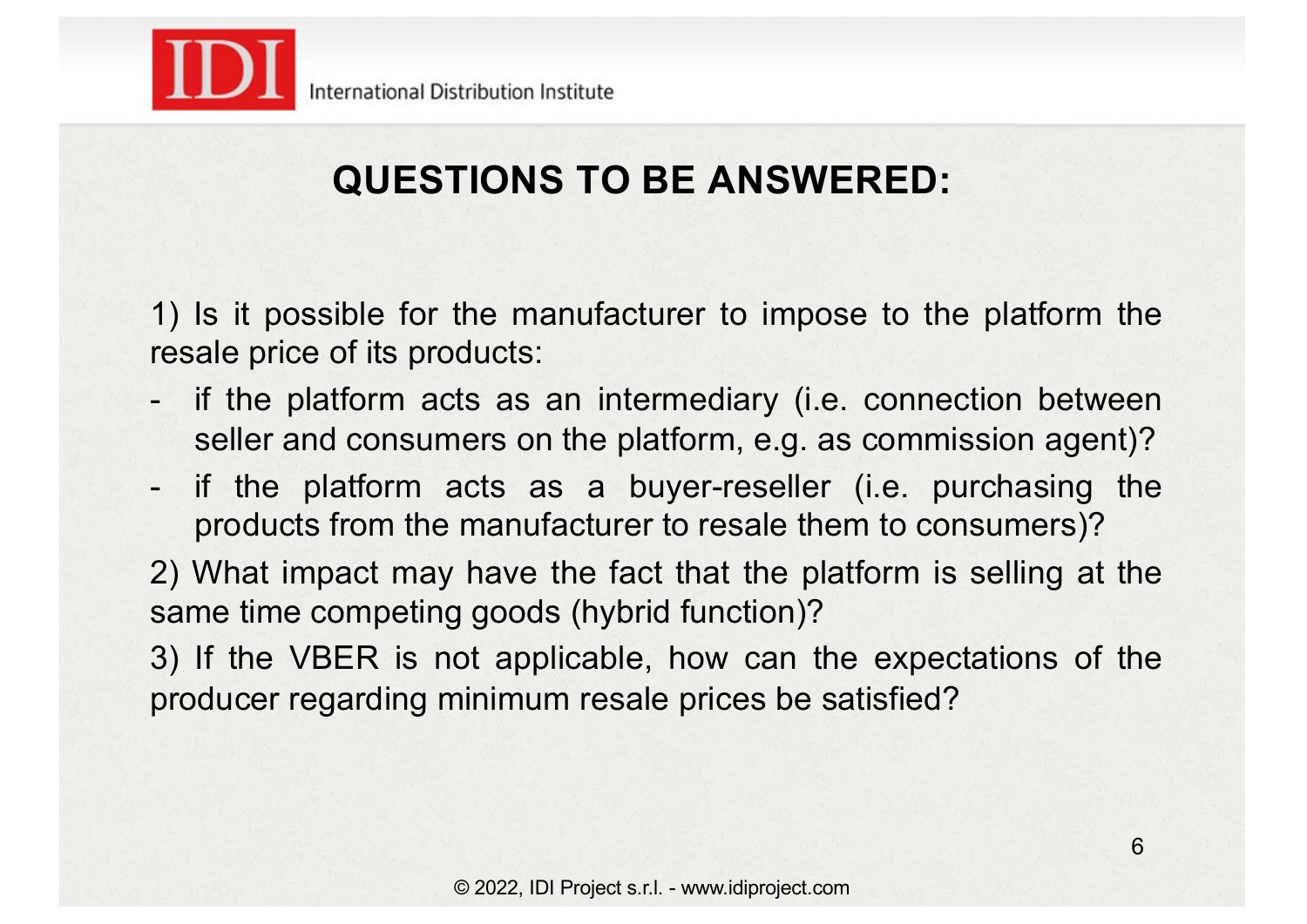

### **HYPOTHESIS 1 : PRICE FIXING IF THE PLATFORM ACTS AS A SIMPLE INTERMEDIARY**

- Can the platform be regarded as an "*agent*"?
	- **What's the gain?** Agency agreements still fall outside Art. 101 TFEU
	- **Precondition:** No significant financial or commercial risks
	- **Exception**, interpreted narrowly, case-by-case (details: VGL 30 et seq)
	- **Question t**herefore: Platform = "agent"? **Pro**:
		- A supplier who sells via platforms can bear significant risks
		- Platform as multiple agent can also positively impact inter-brand competition

#### **Contra**:

- Online Intermediary Services often operate as independent market players
- Platform as multiple agent not integrated into supplier's undertaking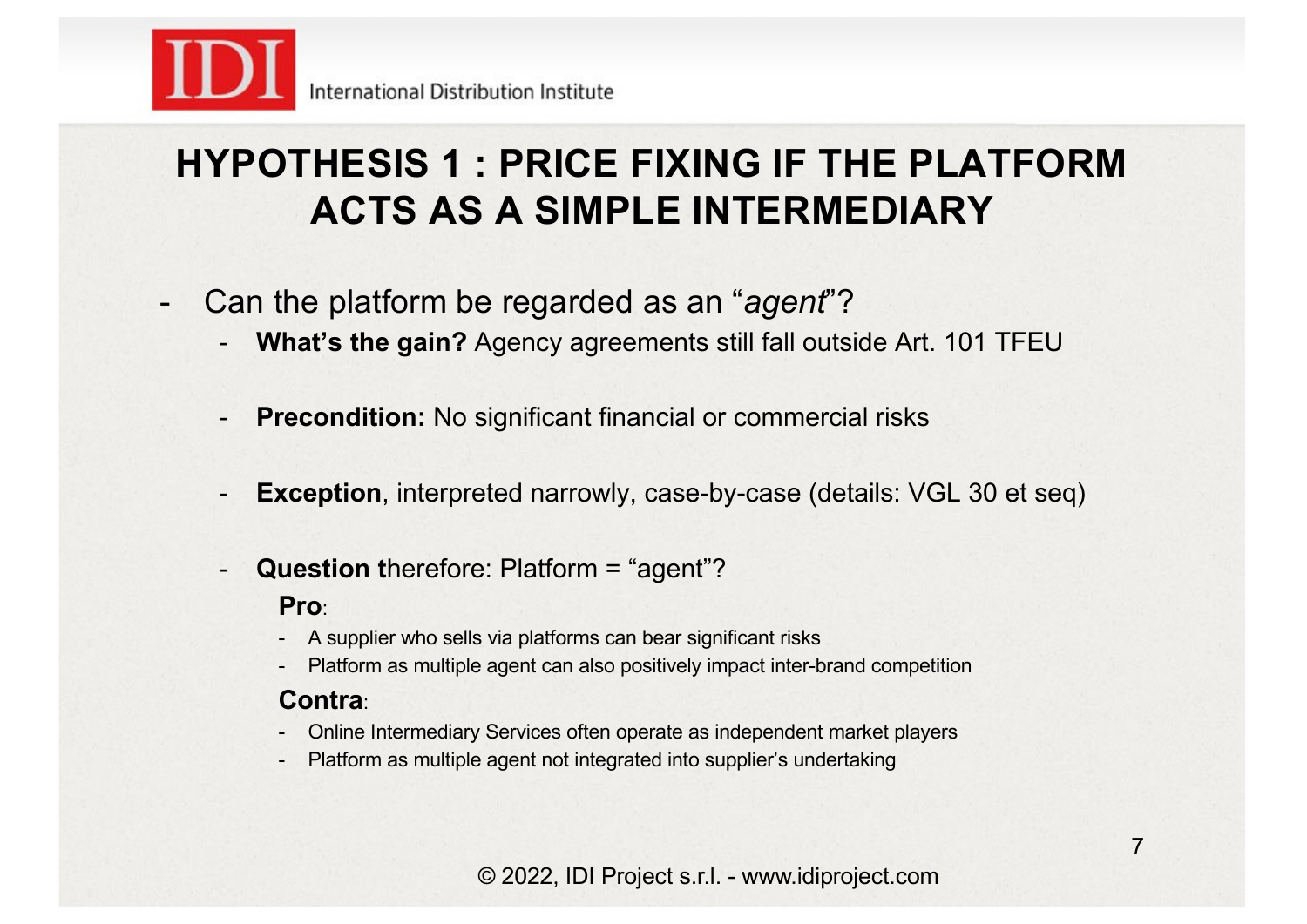

### **HYPOTHESIS 1 : PRICE FIXING IF THE PLATFORM ACTS AS A SIMPLE INTERMEDIARY**

- Can the platform be regarded as an "*agent*"?
	- **Commission: "No".** Agreements btw undertakings in online platform economy "*generally do not meet the conditions*" (VGL 46 and 63)
	- **Three arguments** re undertakings in online platform economy:
		- Act as **independent economic operators**, not as part of other undertaking
		- May even **determine commercial strategy and conditions of sale**
		- Make typically significant market-specific **investments**
	- Commission **in line with previous case law**, e.g.
		- **ECJ 1.10.1987 "Vlaamse Reisbureaus"**, para. 20
		- **Higher Regional Court of Düsseldorf 4.12.2017 "Expedia"**, para 31

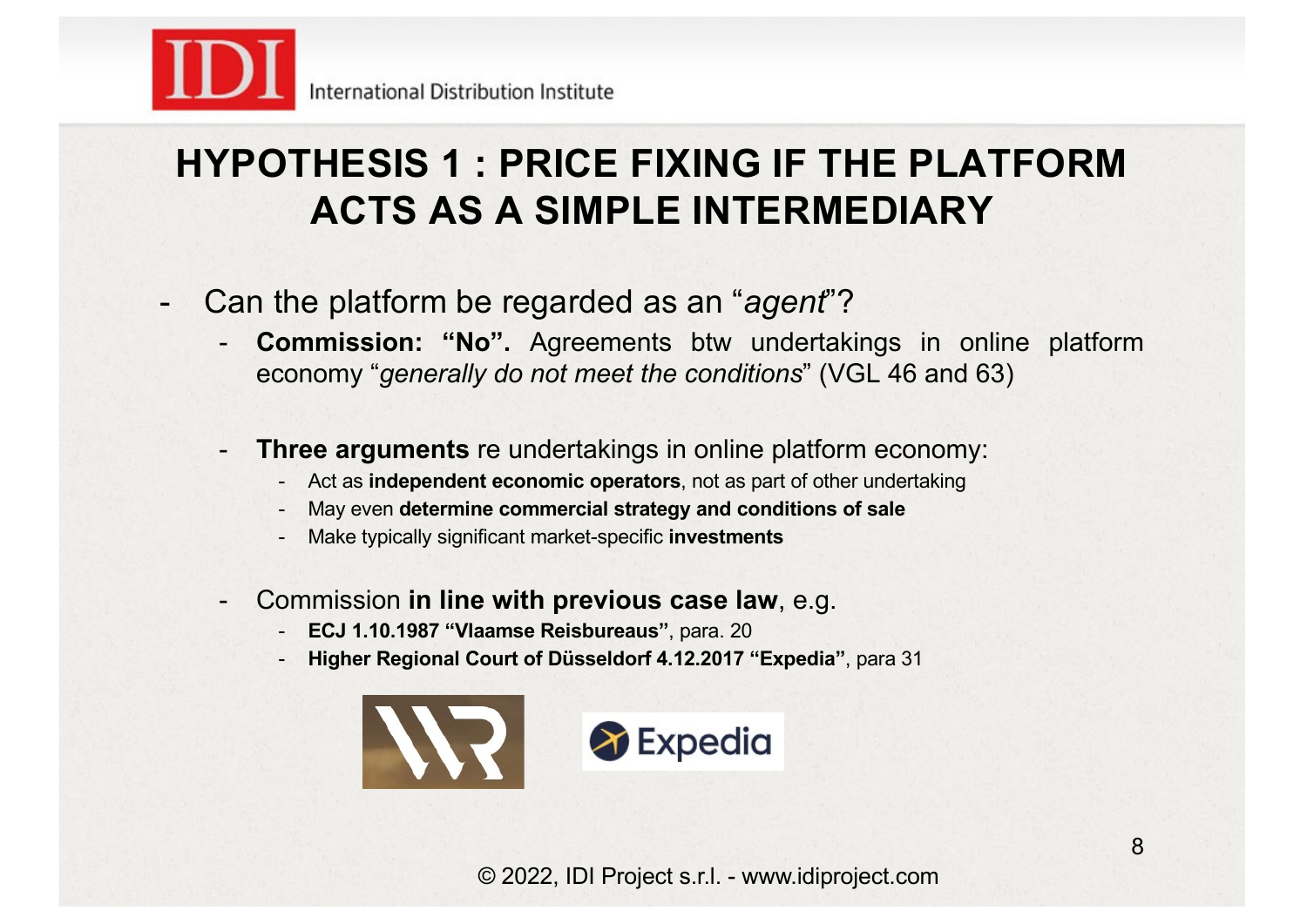

### **CAN THE PRODUCER IMPOSE THE PRICE RESTRICTION?**

- Consequences:
	- Agreement with platform falls **within scope of Art. 101** (1) TFEU
	- **Platform = supplier** of online intermediation services (Art.1 (d), VGL 67)
	- Commission's categorisation **as supplier affects**
		- Relevant **market shares** (Art. 3)
		- Applicability of **hardcore** (Art. 4) and **excluded restrictions** (Art. 5):
			- **Platform not a buyer** "*in respect of goods/services offered by third parties using those intermediation services*" (VGL 67)
			- **Platform's restrictions** on price, territories or customers re intermediated goods/services **are subject to Art. 4 VBER**
			- Conversely, a **producer can, following the above categorisation, consequently impose** price restrictions under the VBER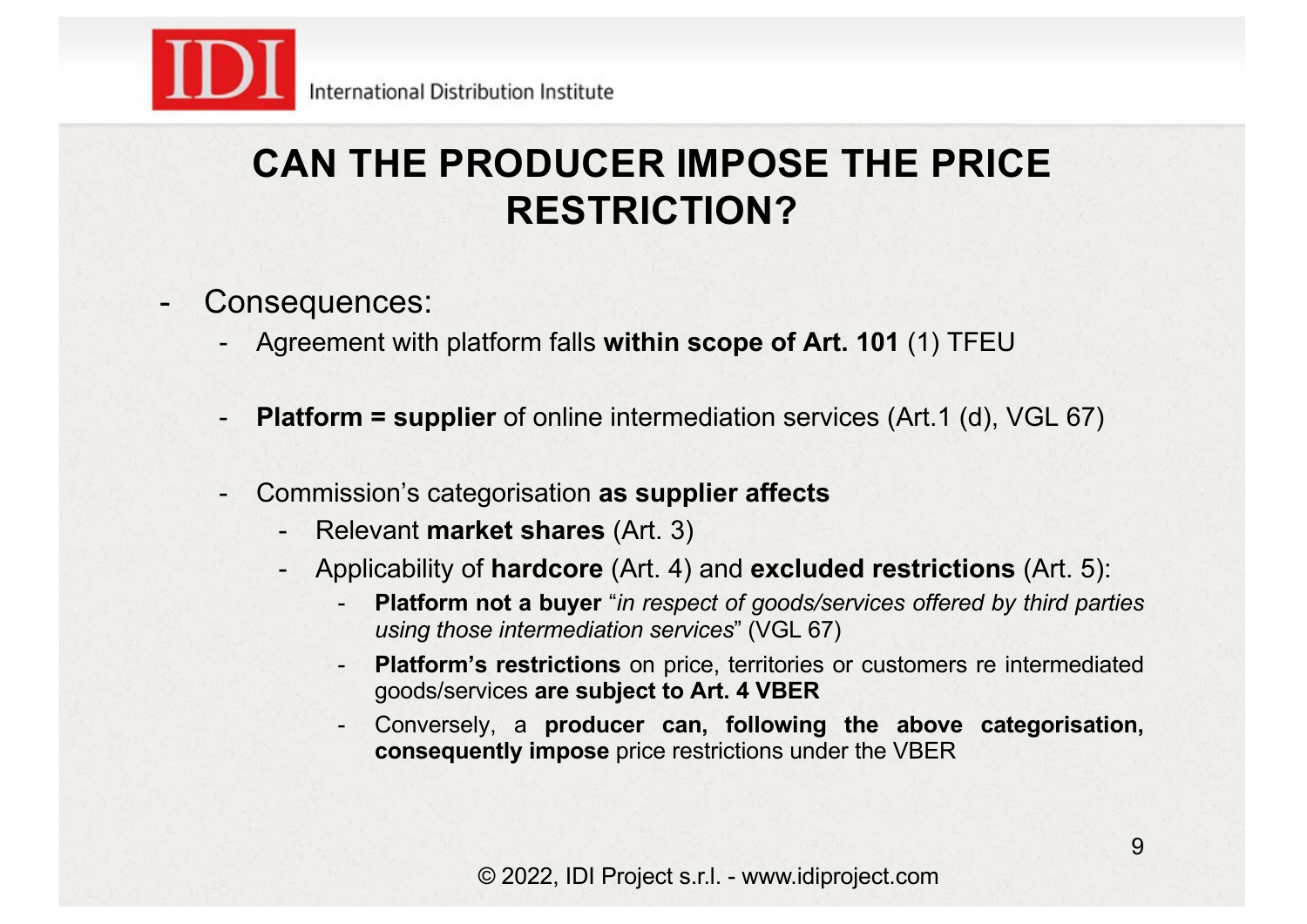

## **HYPOTHESIS 2: PRICE FIXING IF THE PLATFORM ACTS AS A BUYER-RESELLER (1/2)**

- The Internet platform acts as a "*(re)seller of goods or services downstream*" (**Reg. 2022/720, VGL n**°**68**), meaning an independent operator
- The platform should fix its own selling price to "*final consumers*" or "*undertakings*"
- The manufacturer:
	- $\rightarrow$  must not restrict the **Internet platform's commercial freedom**
	- $\rightarrow$  can not impose a reselling price
- If the manufacturer fixes a minimum price or a fixed price

 $\rightarrow$  The agreement will be considered as anticompetitive [**Reg. 2022/720, Art. 2 1)**, **Art. 3 1)** and **Art. 4 a)**] [**VGL 185 et seq.**]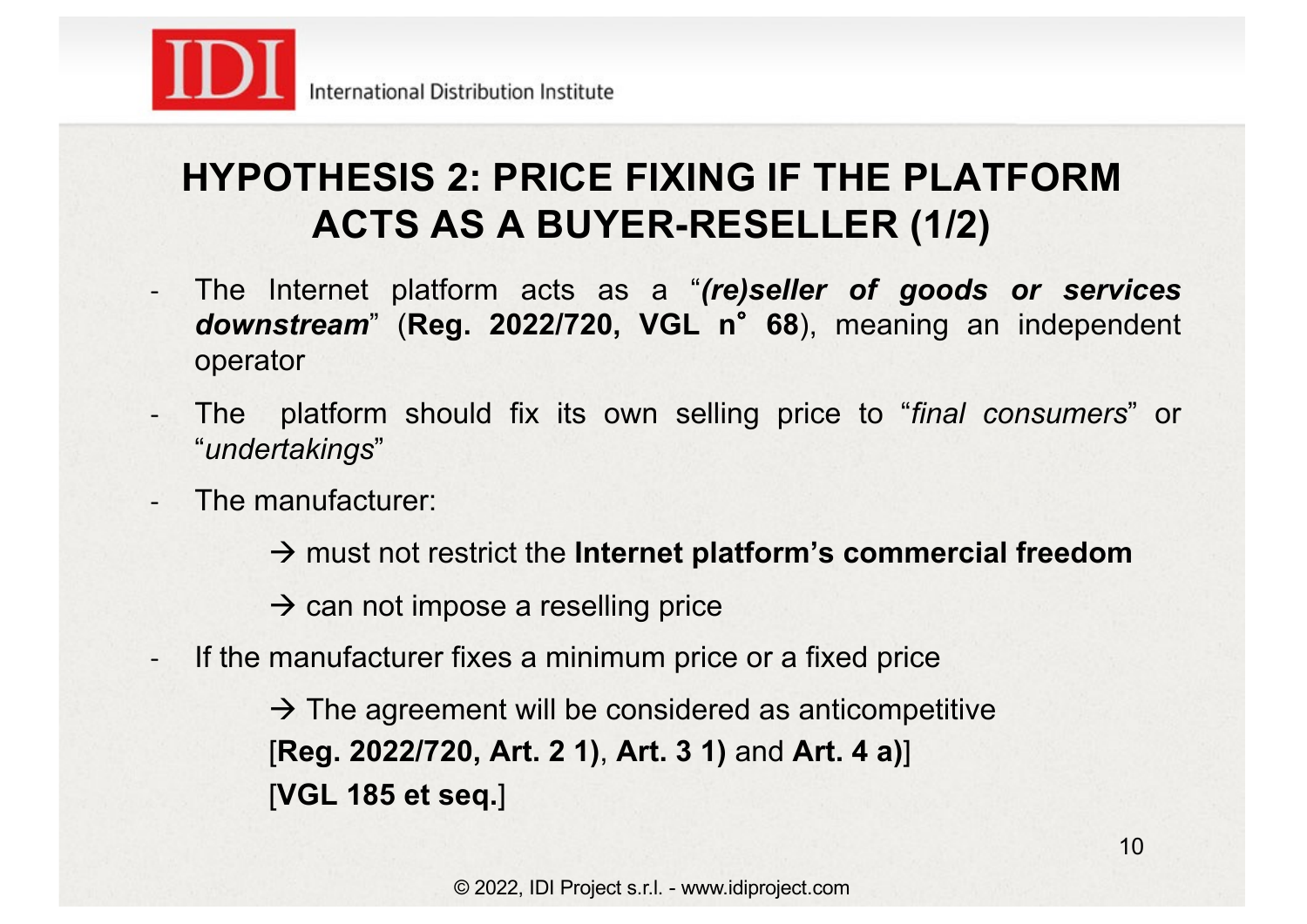

## **HYPOTHESIS 2: PRICE FIXING IF THE PLATFORM ACTS AS A BUYER-RESELLER (2/2)**

- Direct or indirect imposition of a minimum retail price ('**RPM**') is not covered by the exemption (**Reg. 2022/720, Art. 4 a)**).
- Maximum resale price or recommendation of a  $RP \neq$  hardcore restriction
- **Ways out** (efficiencies):
	- **Art. 101 (3) TFEU** & **pro-competitive effects**
	- **efficiency-enhancing effects** (**VGL 195**)
	- Introducing a **new product** (**VGL 197, a**), **coordinated short-term low price campaign** *e.g.* in a franchise system (**VGL 197, b**), protecting the brand image of the product & prevent "**loss leader product**" (**VGL 197, c**), providing **additional pre-sales services** (**VGL 197, d**)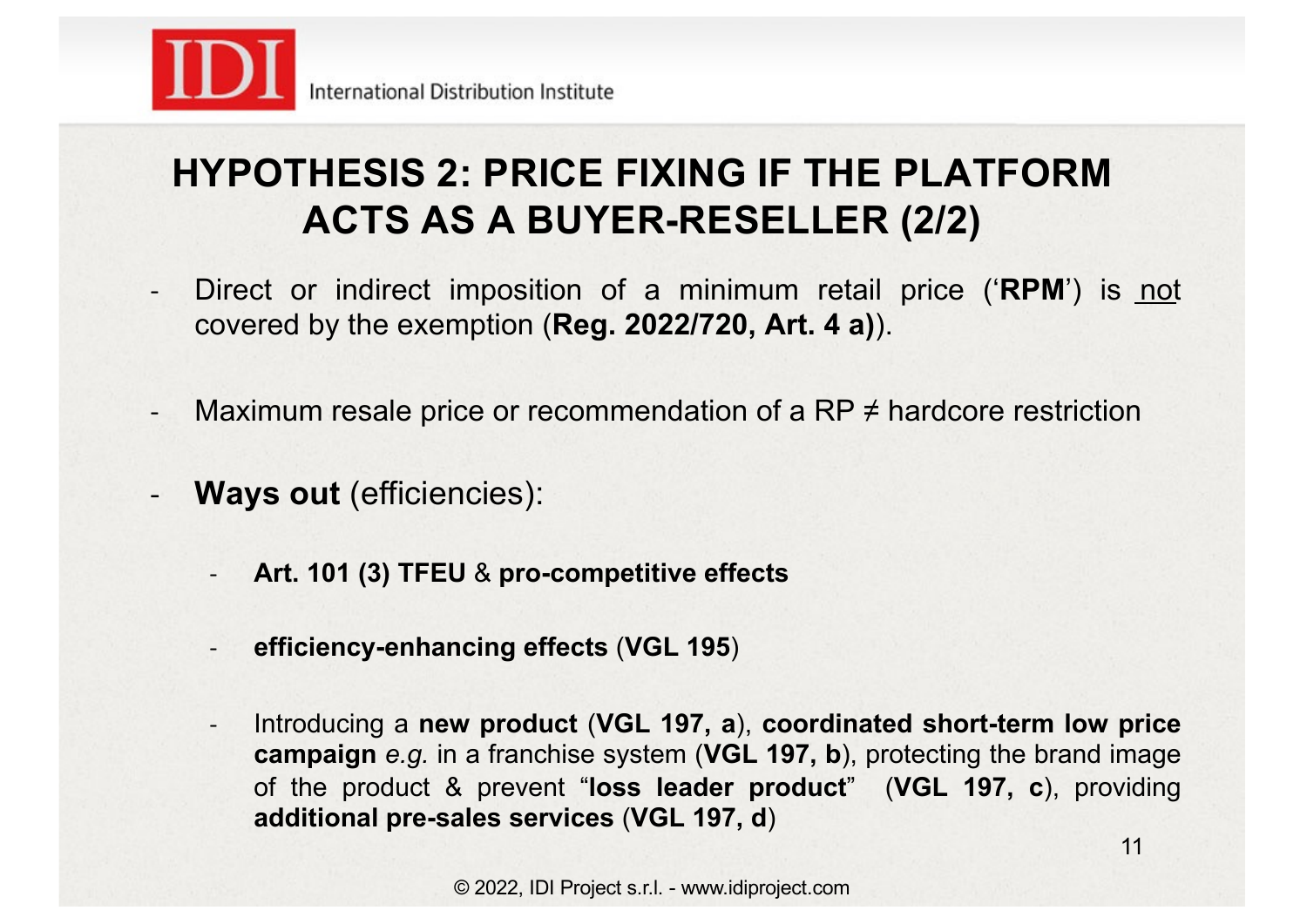

## **PLATFORMS HAVING AN HYBRID FUNCTION:**

- Definition: Platform that is competing or potentially competing with buyer in the intermediated goods or services (VBER 1) c), VGL 67, e), VGL 104 and 106), i.e. if the platform is Amazon sells its own or third parties' manufactured jewellery
- Potentially means it is likely that will make the investments to sell jewellery within one year.
- The vertical agreements with Hybrid platforms **do not benefit from the exemption** (VBER. 2, 6° VGL 107) and cannot be considered agency agreements (Guidelines 46, 63 and 104).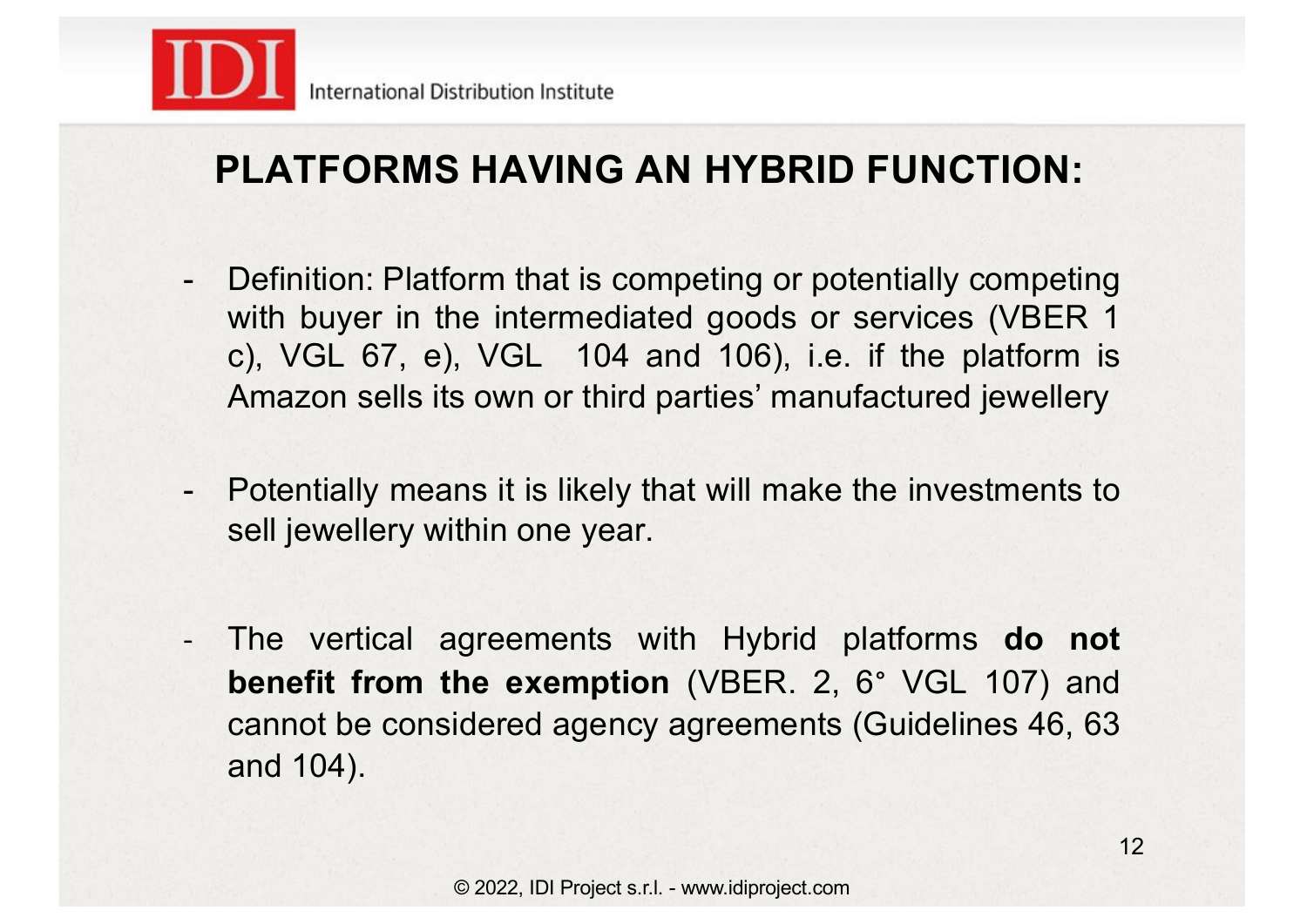

## **WHAT ARE THE CONSEQUENCES? (1)**

- If the platform acts as a simple intermediary the agency qualification is discarded (+ no exemption).
- horizontal guidelines apply on possible collusive effects
- These agreements are not considered as harmful per se, they still can benefit of :
	- o An individual exemption
	- $\circ$  The "De minimis notice" applies when there is up to 5% market share in the two markets (provision online intermediation services/relevant market for luxury jewellery)
	- o **Individual assessment:** if the Hybrid Platform does not enjoy market power in the online intermediation services market (análisis amount of commissions, number of transactions, intermediated number of Sellers/buyers and the extent of which those users use services of other platforms vg. start up: (108 VGL).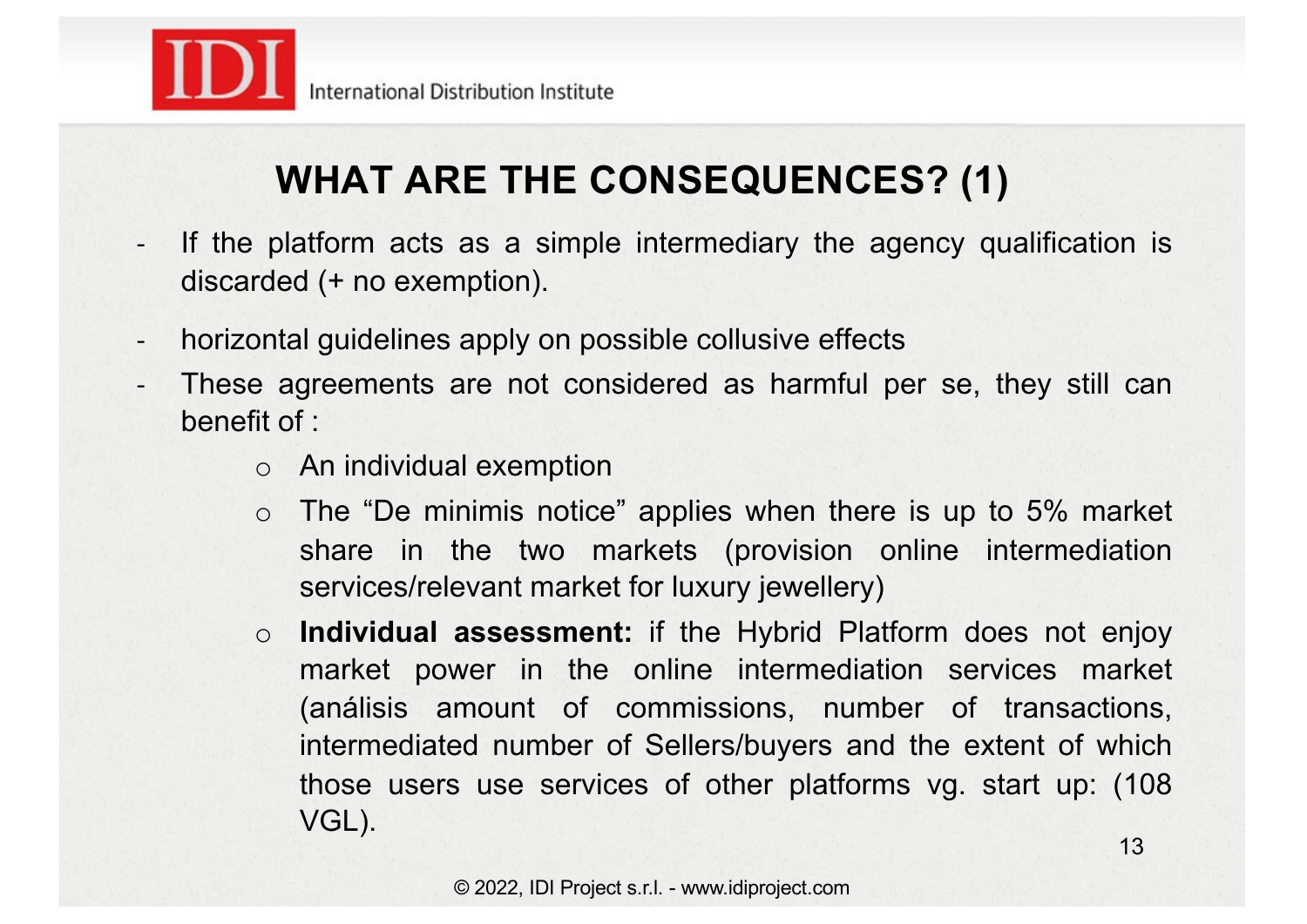

### **WHAT ARE THE CONSEQUENCES? (2)**

• **Notice: In particular a Supplier that allows buyers of its goods or services to use its website to distribute, and this website does not sell competing goods or services and is only active in respect of these goods it is unlikely that the commission enforces action in the vertical agreement. Applicable to must franchise networks** (109 VGL)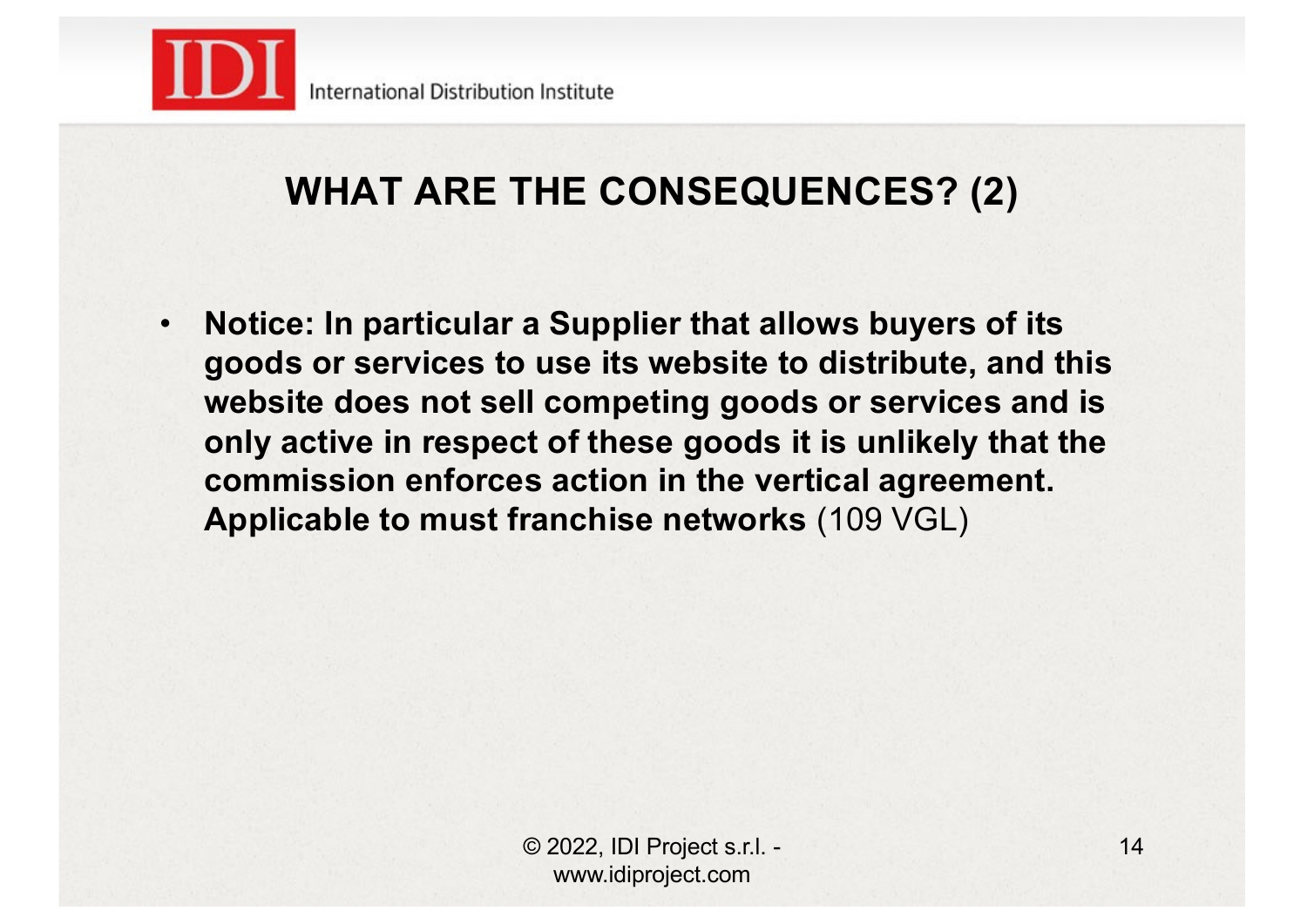

### **HOW CAN THE MANUFACTURER MEET HIS OBJECTIVES IN TERM OF PRICE?**

If the purpose of the Commission in this framework is to protect the manufacturer from a competitive behaviour of the internet platform and to balance the relation between the manufacturer and the «powerful» platform, why the undertaking would not be entitled to fix the price?